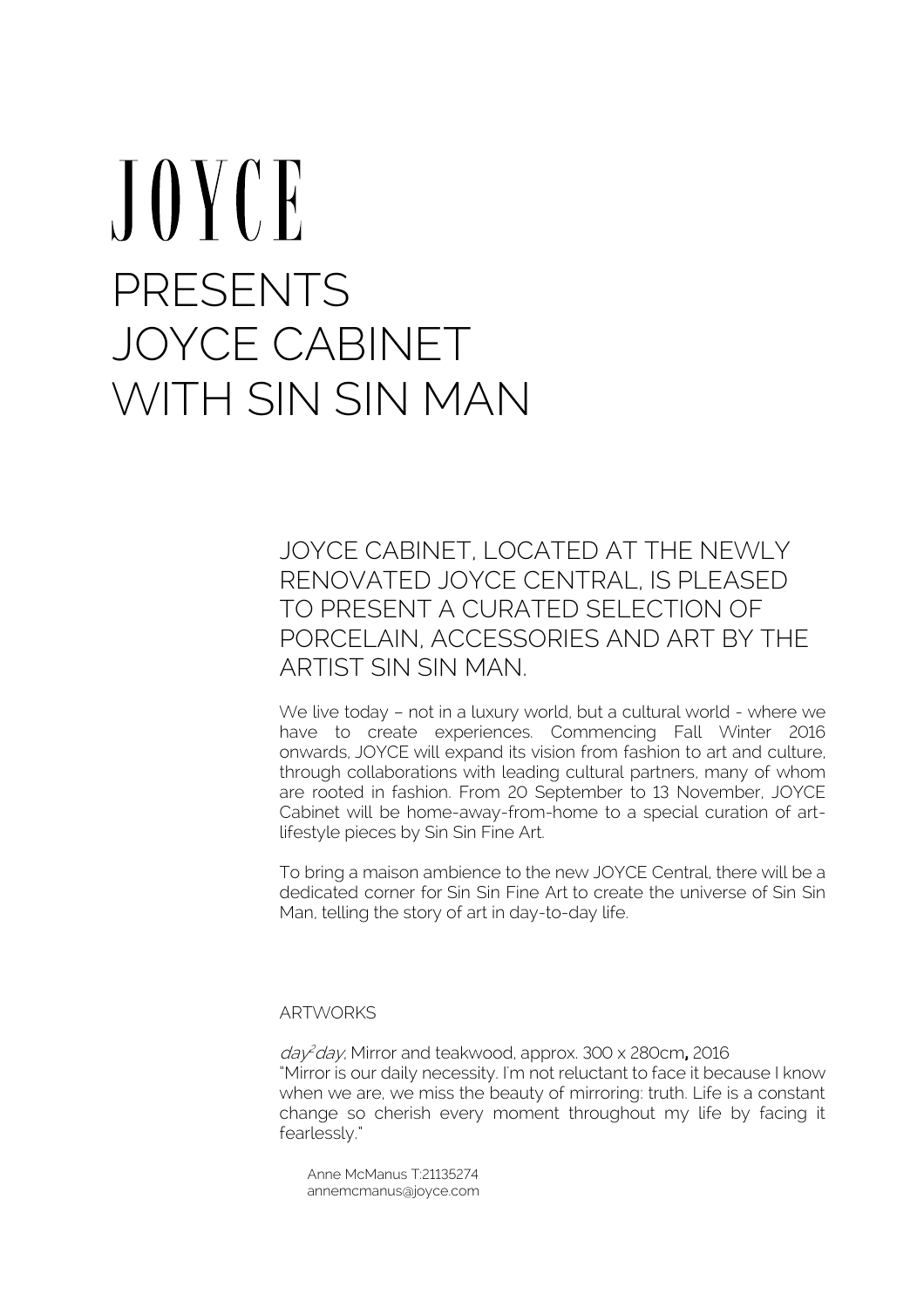MOVEMENT III, VIII, IX, Ink on Newspaper, 77x88cm, 77x160cm, 77x238cm, 2015

"Ink, an integral element of traditional Chinese culture is chosen to express my MOVEMENT in this Series. They playfully insinuate autonomy and independence dancing with each other. And finally – reality, energy and freedom become interconnected."

## Time Travel I, II, III, Acrylic on JOYCE magazine covers, 77x88cm, 77x160cm, 77x238cm, 2016

"When I received a pile of JOYCE magazines, they stimulated memories of the time where the magazines were complimentary to JOYCE universe. It has been an honor to have had to retouch the beauties and channel my conversation with JOYCE through my collage works."

Protectors, hand-crafted sculpture, emerald, gold and silver, 2015

Being spiritual instead of religious, Sin Sin Man has always been fascinated by the longstanding heritage of Balinese culture and craftsmanship; especially she is drawn to the ethereal and sacred elements within it.

The "Protectors" series of handcrafted rings was inspired by the creatures and characters representing the good spirits in the mythology of Bali, Indonesia.

# WEARABLE ART

## Enchantment:

In December 2014, Sin Sin Man returned from Cambodia where she learned the ancient art of silk weaving. The linear yet freeform, asymmetrical silk designs evolved to manifest the simple lines that alternate with intricate patterns and layers.

## **Nurture**

"The collection handmade in Bali tells the story of how we connect with the right energy in life. We connect with each other while sharing the same thread. It always takes one's discipline, patience and determination to complete a journey.

It's an ode to everyone, wanting to inspire them while at the same time offering a nurturing embrace."

#### Feather:

"It reminds one to listen to the winds, the rivers, the whispers of the leaves and go with the flow. The dress includes the delicate inclusion of real feather in it."

Sin Sin Man will offer a selection of earrings, necklaces and bracelets. A timeless symbol of both traditional and contemporary, the collection shines with architectural sophistication and bold simplicity; the style is a perfect and powerful finishing touch to any look.

Anne McManus T:21135274 annemcmanus@joyce.com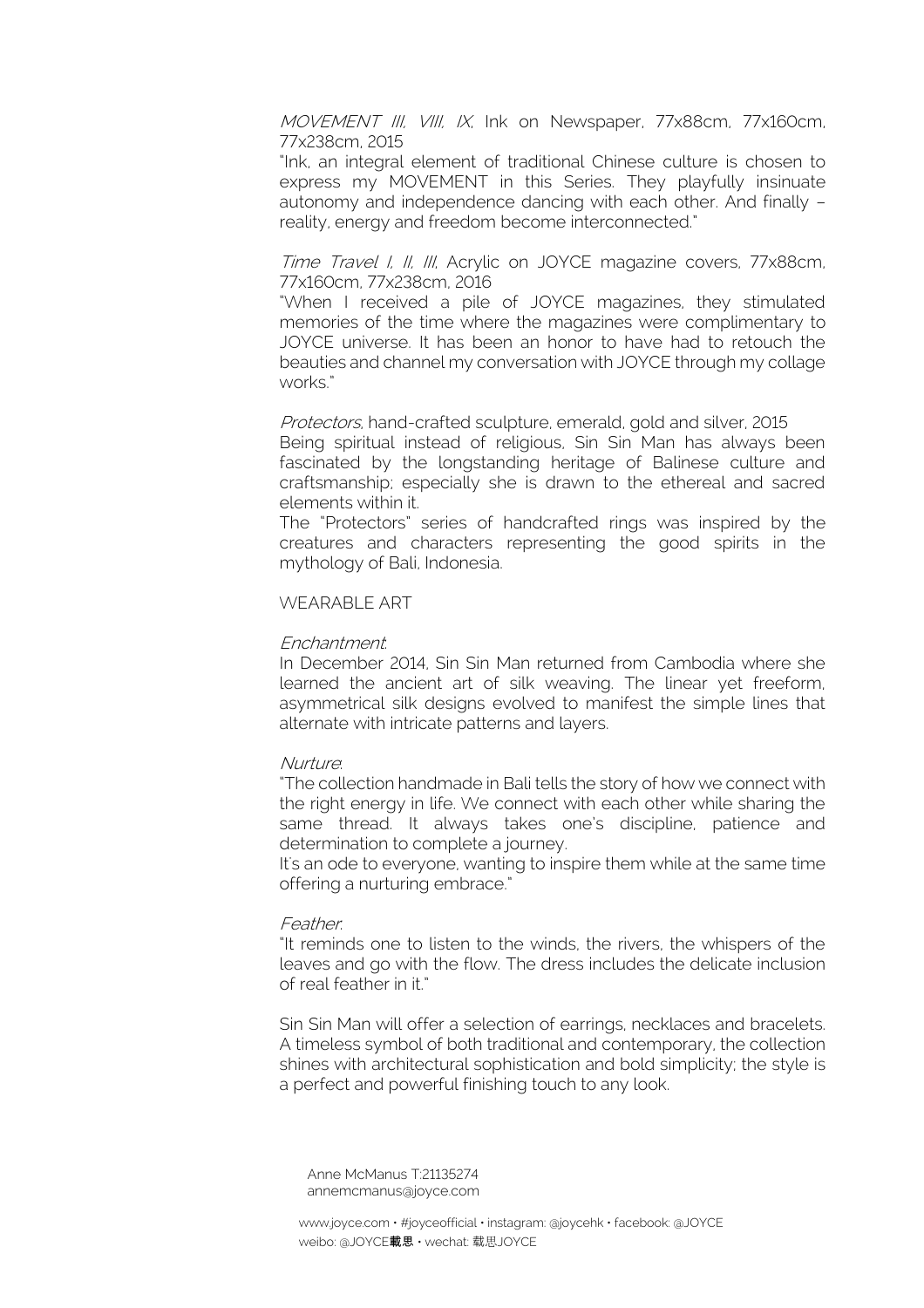In addition, Sin Sin Man will launch her very first porcelain collection

# IMAGINE & DREAMY .

Imagine

"Platinum Aquoso technique is a nod to nature celebrating its magical powers. 'Aquoso' means water in Portuguese. By this technique, porcelain is unevenly brushed with platinum and sprayed with water. We use platinum finishing to honour the beautiful abstract shape that water can take."

#### Dreamy

"Inspired by Balinese nature and agate ancient technique, we use the finest grains of black metallic sand from Bali volcanoes that naturally create subtle textures on white porcelain."

#### ABOUT SIN SIN MAN

Sin Sin Man is the force behind "Sin Sin Atelier  $\cdot$  Fine Art  $\cdot$  Villa" – three distinctive brands that she developed over the years: a studio and gallery in Hong Kong as well as resort villas in Bali.

A hands-on artist and adventurer Sin Sin Man has traveled to many parts of Asia, including Mongolia, Laos, Cambodia and Indonesia, where she studies and works alongside traditional crafts-men. Her experiences she incorporates in her own design by using traditional textile, paintings and craft techniques within a contemporary context.

Sin Sin set up her own atelier in 1998 because she fell in love with a four- story building from the 1930's in On Lan Street, Central, Hong Kong.

Apart from showcasing her own designs which includes ladies wear, silver jewelry and bags, Sin Sin Atelier has also become a platform for creative minds from all over the world. The Atelier is an art and design environment where Sin Sin develops and communicates her belief that art should be present in every aspect of our lives, from things we wear to spaces we inhabit.

# ABOUT JOYCE GALLERY

For over 30 years, situated in the heart of Paris at Palais Royale, JOYCE Gallery has been a dedicated exhibition space representing and collaborating with talents across creative fields with a connection to the world of fashion and culture. JOYCE Cabinet, an extension of JOYCE Gallery, launches at JOYCE Central Hong Kong in August 2016. JOYCE Gallery concept will soon expand to JOYCE Beijing.

Anne McManus T:21135274 annemcmanus@joyce.com